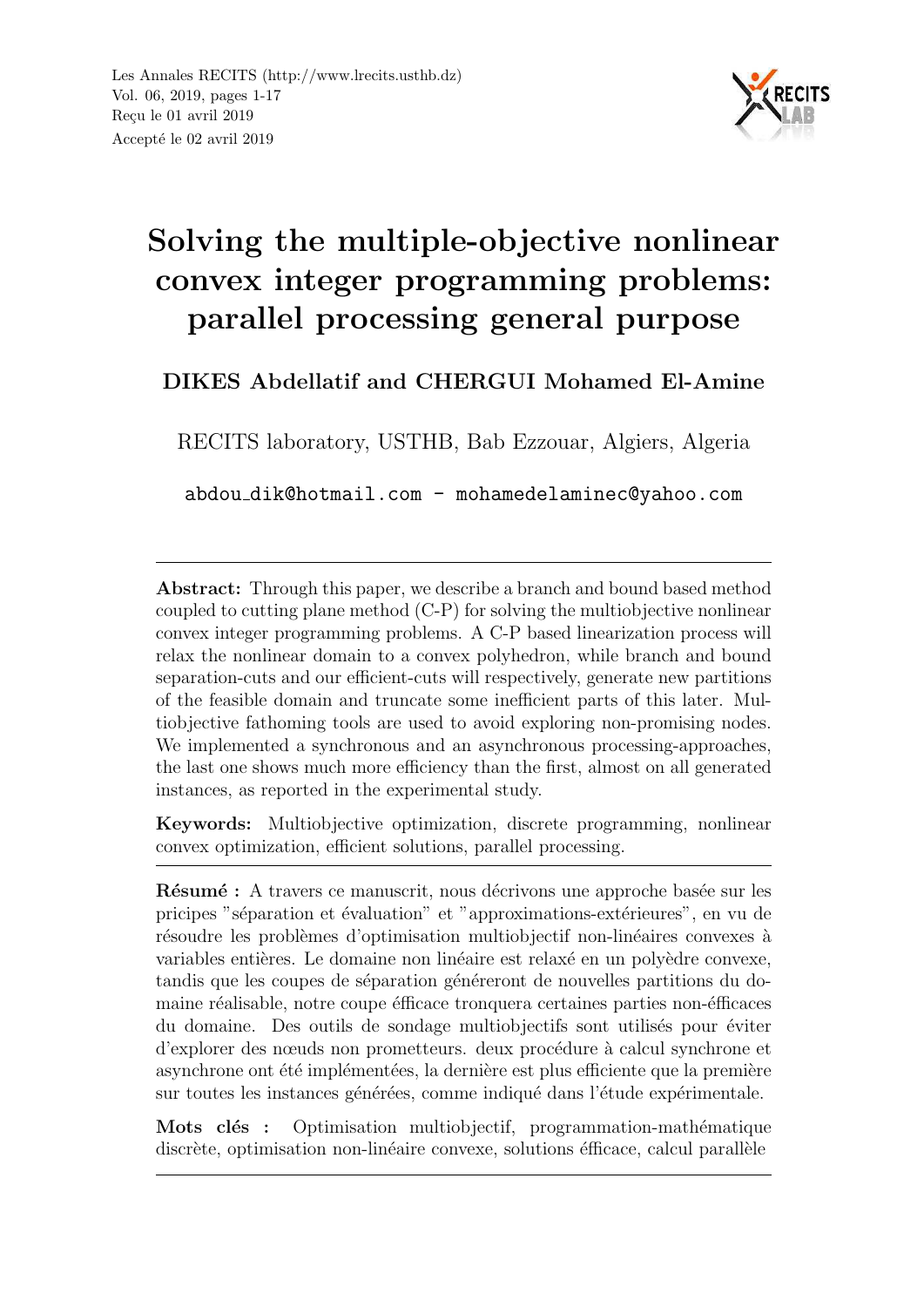### 1 Introduction

In many real world problems, among industry, economy, engineering or even policy sector, decision makers are usually confronted to satisfy (optimize) several conflicting criteria. Definitely, any engineering or industry problem is potentially linked to four objectives: risks, effectiveness, costs and efficiency, clearly each pair can be in conflict. Far from engineering and industry, precisely in economic field, F.Y.Edgeworth in 1881 defined the theory of multi-criterion optimality for economic problems. Later, V. Pareto, who was one of those firsts to analyze mathematically an economical problem, founded the theory of Pareto optimality [6]. The nineties of the last century mark the development of several applied mathematics methods for multiobjective optimization problems, which contributed in introducing the theory of Multi-Objective Optimization (MOO) to several other areas as industry or engineering.

Several classifications can house these methods, the most popular is the one depending on decision-maker preferences articulation moment during resolution process. The applicability of methods can also makes a classification object, generalized rigorous methods based on robust mathematical tools such as mathematical programming, offer more accuracy in terms of deliverables than methods based on heuristics, what certainly compromises their performances on difficult problems.

In the following, we will focus on generalized methods with posteriori-articulation of preferences, specifically those consisting of determining the complete efficient solutions set. Note that a solution is said to be efficient, if it is not possible to improve any one of relative criteria without altering at least another one. Clearly this definition is a Pareto theory derivative. For more details on the history of MOO, the reader is referred to [6],  $[14]$ ,  $[16]$ .

Back to problems resolution-difficulty, some problems do not admit fractional solutions and should be solved on discrete sets. Moreover, non-linearity is commonly present in real world problems, it states physical, chemical, engineering, or even economical phenomena. The occurrence of variables integrity constraints or nonlinear functions in a problem mathematical program increases its difficulty. Fortunately, developments recorded last forty years in computer science fields, particularly in architecture optimizing, boosted materials and systems capacities in terms of processing and memory, thus prompted researchers and solution-developers, to tilt back on exact methods, aiming rationality enhancement on proposed solutions and decisions.

Several generalized approaches have been presented in the literature to solve the Multi-Objective Integer Linear Programming (MOILP) problems (bi-objective or treating r criteria, with  $r \ge 2$ ), see e.g. [1], [5], [10], [15], [18] and [21]. Such approaches can be classified into: simplex approaches and interior point approaches. Also, we can differentiate decision space approaches from objectives space ones, these lasts, work on criteria space, such as approaches projecting Benson's one [2], or Kirlik & Sayin method [13].

Generalized methods for Nonlinear Programming problems, mainly Convex (NLCP), have also been the subject for decades of several papers: [9], [11] and [12].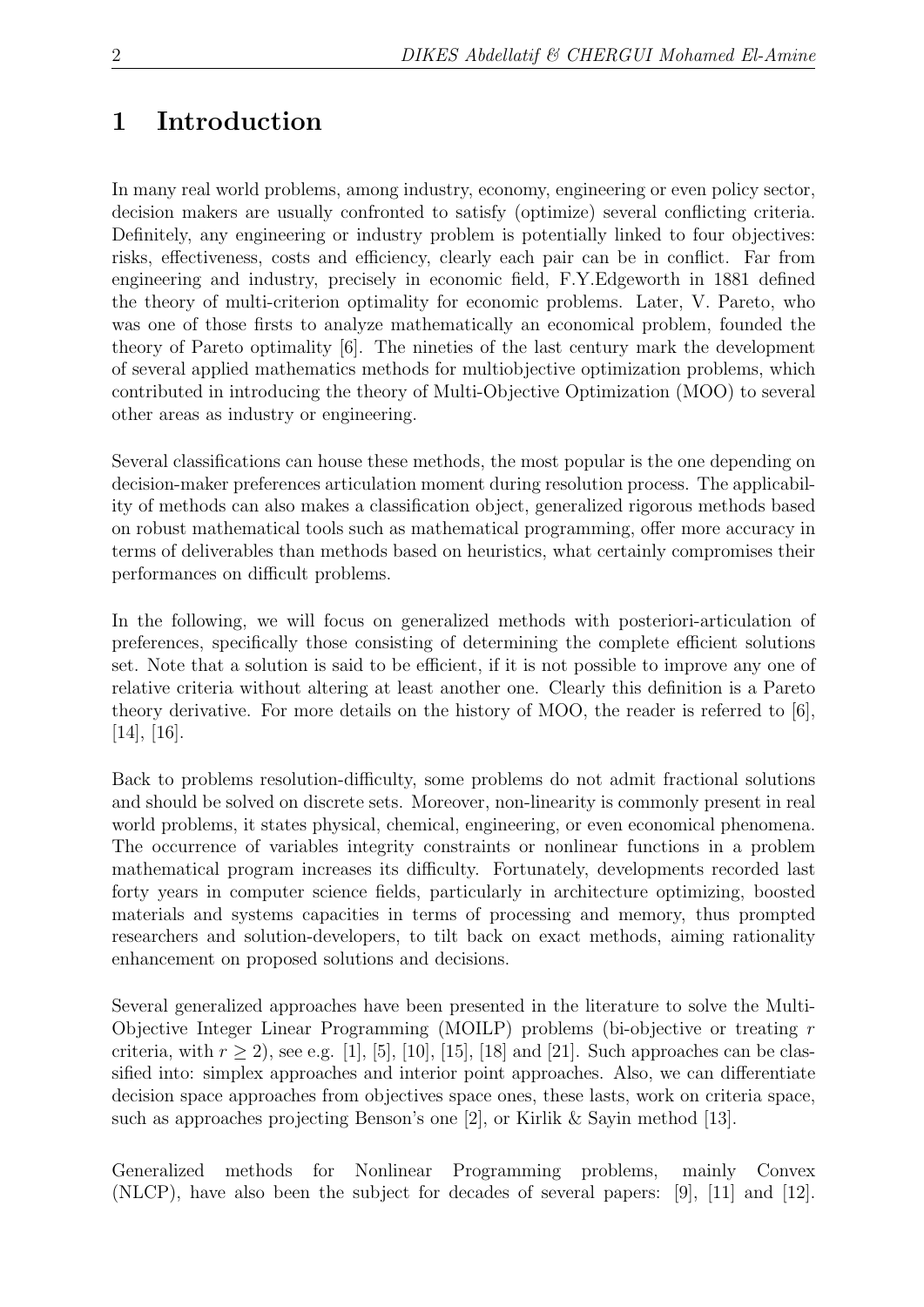Recognition to Dakin, who perceived in 1965 that the well-known branch & bound algorithm does not require functions linearity, therefore it can be generalized to NLCP with integer variables [3]. Then, solving methods dedicated to Nonlinear Convex Integer Programming problems (NLCIP) (also, with Mixed variables MINLCP), were designed, such as approaches: [7], [19]. In 1995, T. Westerlund and F. Pettersson extended the above-mentioned Kelley's CPM method [12] mainly developed for solving NLCP, to solve the MINLCP [22].

The common point between the methods presented to solve NLCP and NLCIP and those proposed for MOILP, is that both are reduced to solving linear sub-problems, which inspired us to use the same idea in solving the Multi-Objective Nonlinear Convex Integer Programming problems (MONLCIP).

Few generalized methods, dedicated to Multi-Objective Nonlinear Convex Programming problems (MONLCP) have been developed, a recent approach, being proposed by by M. Ehrgott & al.  $[8]$ , extends an improved version  $[20]$  of the the Benson's method dedicated principally to MOLP [2]. This generalized approach for MONLCP consists in sandwiching the non-dominated set (method on criteria space) by internal and external approximations of the non-dominated front. This method offers a set of weakly non-dominated solutions.

Lately, V. Cacchiani & C. DAmbrsio [4] proposed a branch and bound based heuristicapproach to generate an approximated set of non-dominated points for Multi-Objective Nonlinear Convex Mixed-Integer Programming problems. The authors used two scalarization approaches to determine a set of weakly non-dominated solutions in two distinct stages. Indeed, the  $\epsilon$ -constraint method is firstly applied to generate a starting set formed of some feasible solutions, then, weighted-sum method is used to reach more potential non-dominated solutions. A multiobjective branch and bound that compares upper and lower bounds is used to assure node fathoming.

By the end of 2017, another approach has been proposed by F.Z. Quail & M.E.A. Chergui [17], it consist in a general-solving method to generate the whole efficient set for a subclass of the MONLCIP, precisely the Multi-Objective Quadratic Integer Programming problems (MOQIP), where quadratic objectives are optimized over a convex polyhedron.

To our knowledge, the MONLCIP problem hasn't received much attention from researchers. This motivated us to conceive an approach generating the whole efficient solutions set for this problem kind. The rest of the paper is organized as follows. In the next Section, we introduce some mathematical concepts and definitions used along this paper and we present the principle of the elaborated approach. Main theoretical results are formulated and proven in Section 3. In Section 4 a refined and optimized variant designed by introducing a purely algorithmic concept by separation and parallel processing is presented; the experimental implementation results of the designed approach and the variant, on randomly generated MONLCIP problem instances, are exposed and criticized. A general conclusion is given in Section 5.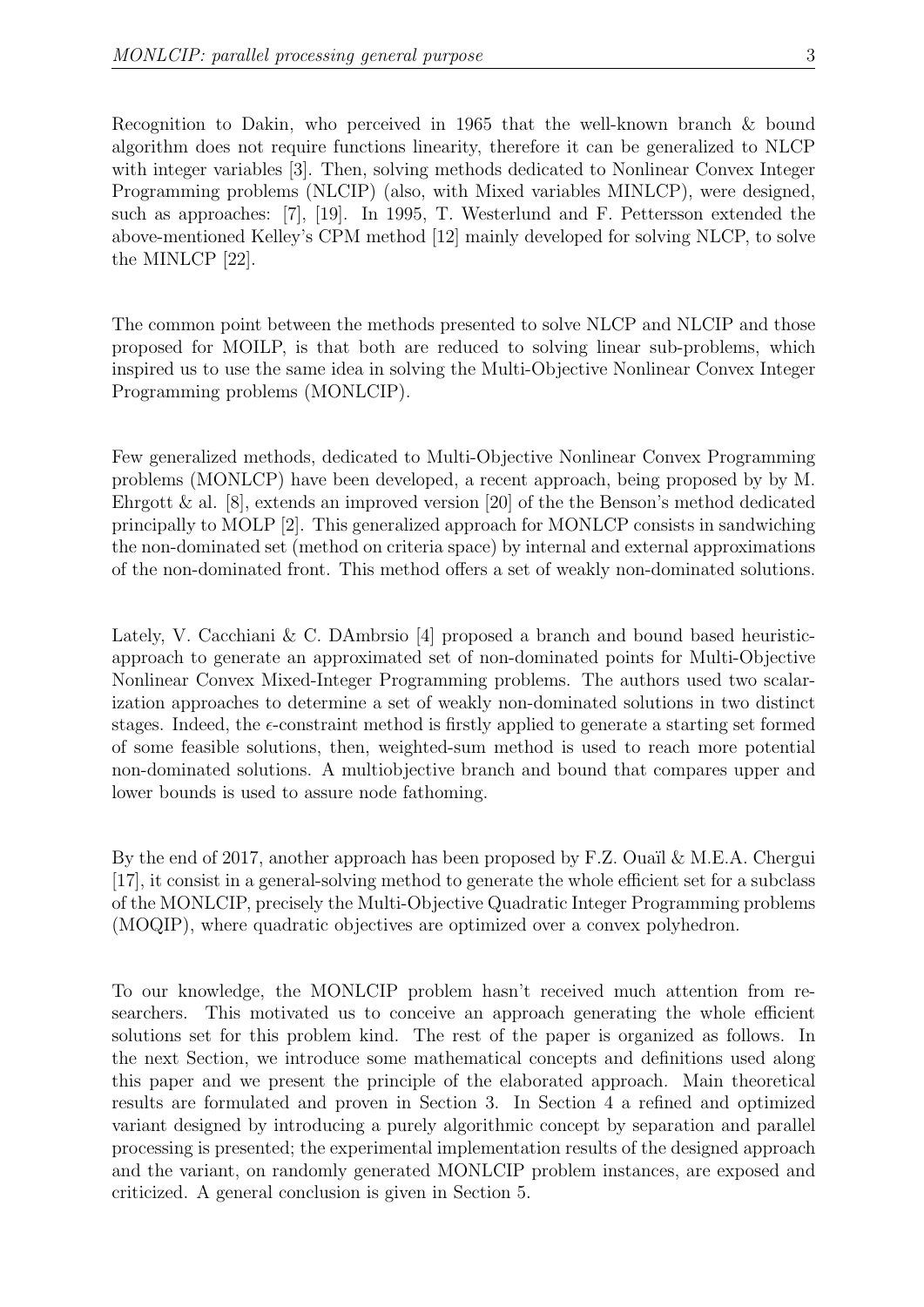### 2 The MONLCIP elaborated solving-approach

#### 2.1 Definitions and notations

First of all, the following sets and notations are defined:

 $V = \{x \in \mathbb{R}^n | Ax \leq b; \ 0 \leq x \leq Ub\}$ 

where A is  $p \times n$  integer matrix, b is p-integer vector and  $Ub \in \mathbb{N}^n$  is the upper bounds vector. We assume that  $V$  is a non-empty, compact polyhedron set.

$$
S = \{ x \in \mathbb{R}^n \mid g(x) \le 0; g(x) = (g_i(x))_{i=\overline{1,q}} \}
$$

where, the vector function g is convex. Also,  $g_i(x)$   $\forall i = \overline{1, q}$ , are differentiable functions on  $\mathbb{R}^n$ .

We consider also the set:  $U = V \cap S$ . Note that U is a compact convex set of  $\mathbb{R}^n$  by construction.

The mathematical formulation of the multiobjective problem under study, is summarized as follows:

$$
(P)\left\{\begin{array}{c}\nMax\ Cx\\ \nx \in U \cap \mathbb{N}^n\end{array}\right.
$$

where  $Cx = (C_m x)_{m=\overline{1,r}}$  and  $C_m^t$  is the  $m^{th}$  criterion vector  $(C_m^t \in \mathbb{R}^n)$ .

In the following, we will assume that:

$$
\|\nabla g_i(x)\| \le \varphi, \ \forall x \in \mathbb{R}^n \tag{1}
$$

with  $\varphi \in \mathbb{R}^+$ . Thus,  $g_i$  is finite valued  $\forall i = \overline{1, q}$ .

Since  $q_i$  are convex differentiable functions  $\forall i = \overline{1, q}$ , their supporting hyper-planes at any point  $x^0 \in V$ , can be substituted with second order Taylor's developments at the same point, that we note  $Pg_i(x, x^0)$ :

$$
Pg_i(x, x^0) = \nabla g_i(x^0) \cdot (x - x^0) + g_i(x^0) \le g_i(x) \ \forall i = \overline{1, q}
$$

For each  $x^0 \in V$ , for  $\hat{J} = \{i \in \{1, ..., q\} \setminus g_i(x^0) > 0\}$ , we define the following set:  $PG^{0} = \bigcap_{i \in \hat{J}} \{x \in \mathbb{R}^{n} \backslash Pg_{i}(x, x^{0}) \leq 0\}$  (2)

**Definition 1** A feasible solution x is said to be efficient for  $(P)$  if, and only if,  $\sharp y \in U \cap \mathbb{N}^n$  such that  $C_m y \geq C_m x \ \forall m = \overline{1, r}$ , and  $C_m y > C_m x$  for at least one index m. If such y exists, then we say that x is not efficient and  $Cx$  is dominated by Cy.

**Definition 2** If we ignore the condition that  $C_{m}y > C_{m}x$  for at least one index  $m \in \{1, \ldots, r\}$  from **Definition 1**, then we speak about weakly-efficiency and weakly-dominance of x and Cx respectively.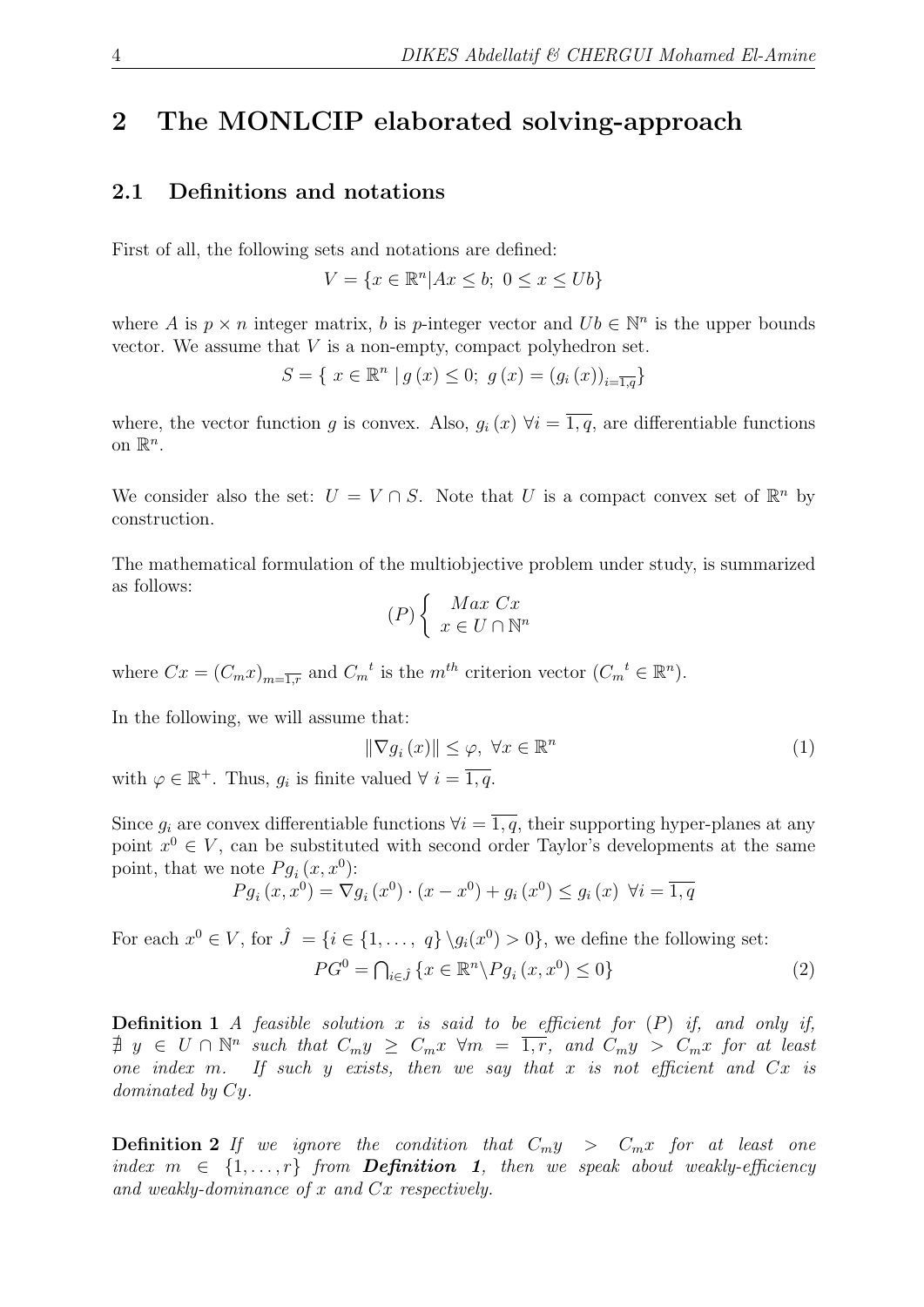#### 2.2 Principle of the approach

The elaborated approach called **CIMOES**, is a MONLCIP general exact solving method. This approach allows to derive the whole set of efficient solutions for problem  $(P)$ , denoted Eff.

In order to describe our branch and bound based approach using the simplex method, the following notations are also used throughout the paper.

Let  $f$  be the aggregation of the vector functions  $C$  defined as:

$$
f(x) = \sum_{m=1}^{r} \lambda_m (C_m x)
$$
 where,  $0 < \lambda_m < 1$   $\forall m = \overline{1, r}$  and  $\sum_{m=1}^{r} \lambda_m = 1$ .

At a stage l of **CIMOES**, for  $x^*$  an integer feasible solution of  $(P)$  and for  $N_l$  the set of the indexes of non-basic variables, obtained from the current simplex tableau, we derive  $\Delta_l$  as the set of all criteria's potential improving directions:

$$
\Delta_l = \left\{ j \in N_l | \exists m \in \{1, ..., r\} ; \ \hat{c}_m^j > 0 \right\} \cup \left\{ j \in N_l | \hat{c}_m^j = 0, \ \forall m \in \{1, ..., r\} \right\} \tag{3}
$$

where  $\hat{c}_m^j$  represents the final update of the  $j^{th}$  reduced cost of the  $m^{th}$  criterion from simplex tableau at stage l.

Let consider the efficient cut *EEC*:

$$
\sum_{j \in \Delta_l} x_j \ge 1 \tag{4}
$$

We consider also,  $I^l = (I_m^l)_{m=\overline{1,r}}$  where,  $I_m^l = max \{C_m x \mid x \in V_l\}$   $m \in \{1, \ldots, r\}$ , refers to the  $m^{th}$  coordinate of the ideal point  $I^l$  relatively to a subset  $V_l$  of  $V$ ,  $(\forall l \geq 0)$ .

Starting from an extreme point of V, cutting plane method [12] is used to solve  $(PR)$ obtained from  $(P)$  by substituting  $f(x)$  for  $Cx$  and relaxing variables integrity constraints:  $(PR)$  $\int Max f(x)$  $x \in U$ 

Let  $\hat{x} \in U$  be an optimal solution of  $(PR)$ . If  $\hat{x} \in \mathbb{N}^n$ , we introduce the efficient cut EEC written above in (4), at  $x^{*l} = \hat{x}$ . This has the effect to delete current integer solution  $x^{*l}$ , as well as a part of domain U not containing any efficient solution.

If  $\hat{x} \notin \mathbb{N}^n$ , let  $\hat{x}^1 \in \mathbb{N}^n$  attained after optimizing the problem  $(PRL)$  by a branch and bound approach combined to the well-known simplex method, where  $(PRL)$  is a generic to final  $(PR)$  obtained by substituting U with only current final V noted  $V<sub>l</sub>$  (without considering S) and reinserting variables integrity constraints.

$$
(PRL)\begin{cases} Max \ f(x) \\ x \in V_l \cap \mathbb{N}^n \end{cases}
$$

By construction,  $\hat{x}^1$  is in V but not necessarily in U. For that, intermediate sequential calls to the cutting plane method combined with branch and bound, will insure convergence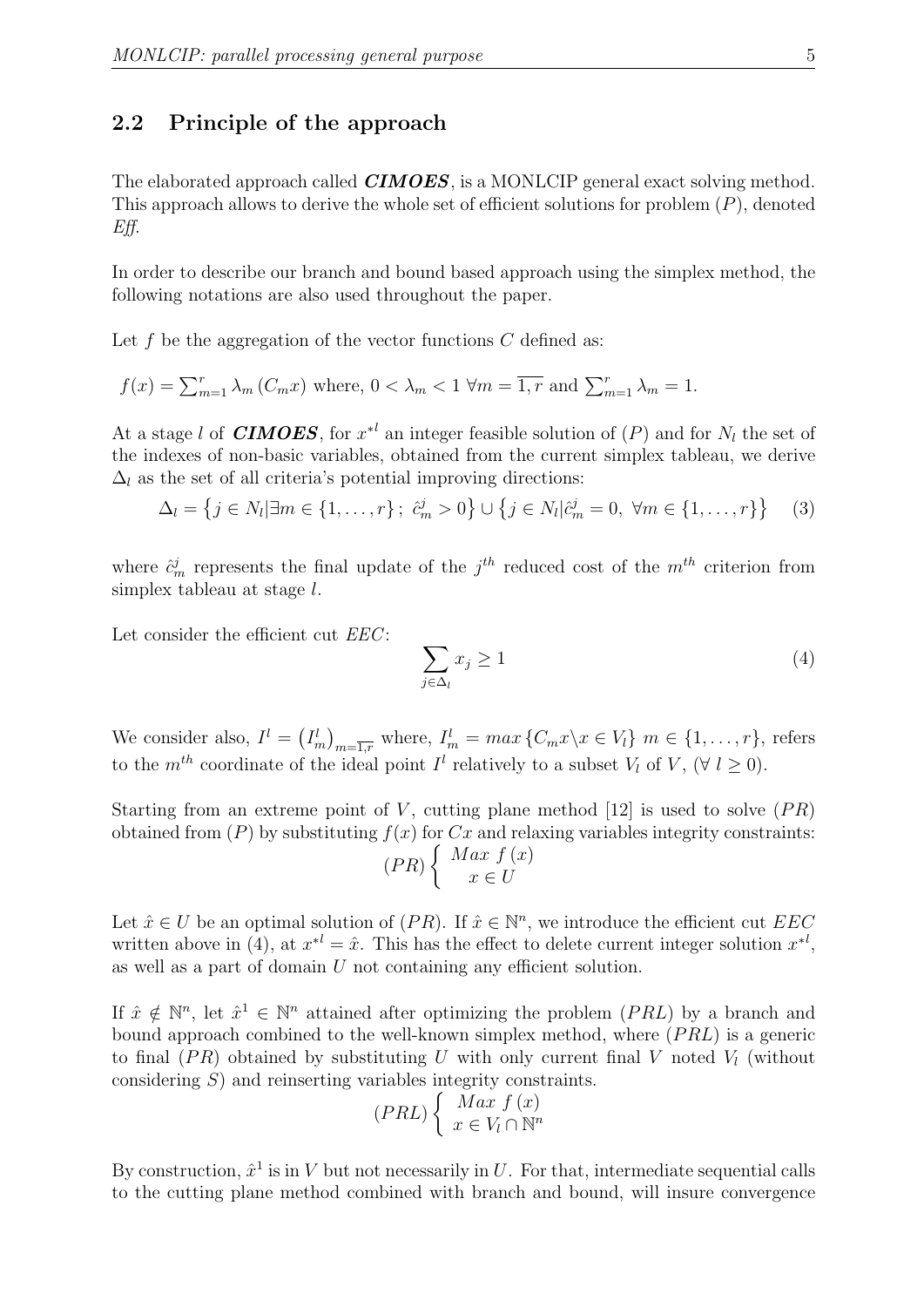to a point  $x^{*l} \in U \cap \mathbb{N}^n$ . Then we add the efficient cut  $EEC$  at  $x^{*l}$ . Note that, we use  $I^l$ at each stage l of CIMOES, in order to provide a fathoming process to the branch and bound method.

On the stage  $l + 1$ , we define the sets  $V_{l+1}$  a relaxed set obtained from  $V_l$  if  $\Delta_l \neq \emptyset$ ,  $D_{l+1}$ and  $W_{l+1}$  as flows:

$$
V_{l+1} = \left\{ x \in V_l \mid \sum_{j \in \Delta_l} x_j \ge 1 \right\}, \ V_0 = V \tag{5}
$$

$$
D_{l+1} = V_{l+1} \cap \mathbb{N}^n \tag{6}
$$

$$
W_{l+1} = \left\{ x \in V_l \mid \sum_{j \in N_l \setminus \Delta_l} x_j \ge 1 \right\} \cap \mathbb{N}^n, \ l \ge 0 \tag{7}
$$

V is more reduced each time sections (efficient cut  $EEC$  or cutting planes forming  $PG<sup>k</sup>$ sets defined above in (2)) are added. If required, the dual-simplex method is used to re-optimize  $f$  on the new obtained domain  $V$ , after adding such sections. Moreover, all the r criteria of basic problem  $(P)$  are updated at each simplex step.

In order to avoid exploring non-promising sub-domains, some multiobjective branch and bound fathoming rules are used. Fathoming process consists in comparing the current l node's upper bounds vector or ideal point relatively to current domain  $V_l$ , to all current lower bounds vectors, witch are the image on the criteria space, of the potential-efficient solutions set  $Eff$  at stage l (that we can abusively mention  $C(Eff)$ ).

It should also be noted that we consider only linear criteria since, a simple transformation operated on  $(P)$  for problems with nonlinear criteria, allows to replace any nonlinear criterion by a linear one. Indeed, substituting the nonlinear criterion with an auxiliary variable (let note it  $\psi$ ), and the translation of this criterion into a constraint with the mathematical added-artifice  $\psi$  as a lower bound (for maximization case), makes deflecting criteria non-linearity possible.

### 3 Theoretical results

By the following two lemmas and the first theorem,  $\textit{CIMOES}$ 's (PR) optimization-step convergence will be proven. Demonstration is inspired from Kelley's one stated in its Cutting Plane Method [12].

**Lemma 1** Let  $x^k \in V$  and  $x^k \notin S$ :

For all  $i \in \{1, ..., q\}$  such that  $g_i(x^k) > 0$  (only inactive constraints by  $x^k$ ):  $x^k$  and domain generated by the constraint  $g_i(x) \leq 0$ ,  $\forall x \in \mathbb{R}^n$ , are on opposite sides of the support hyper-plane  $Pg_i(x, x^k) = 0$ .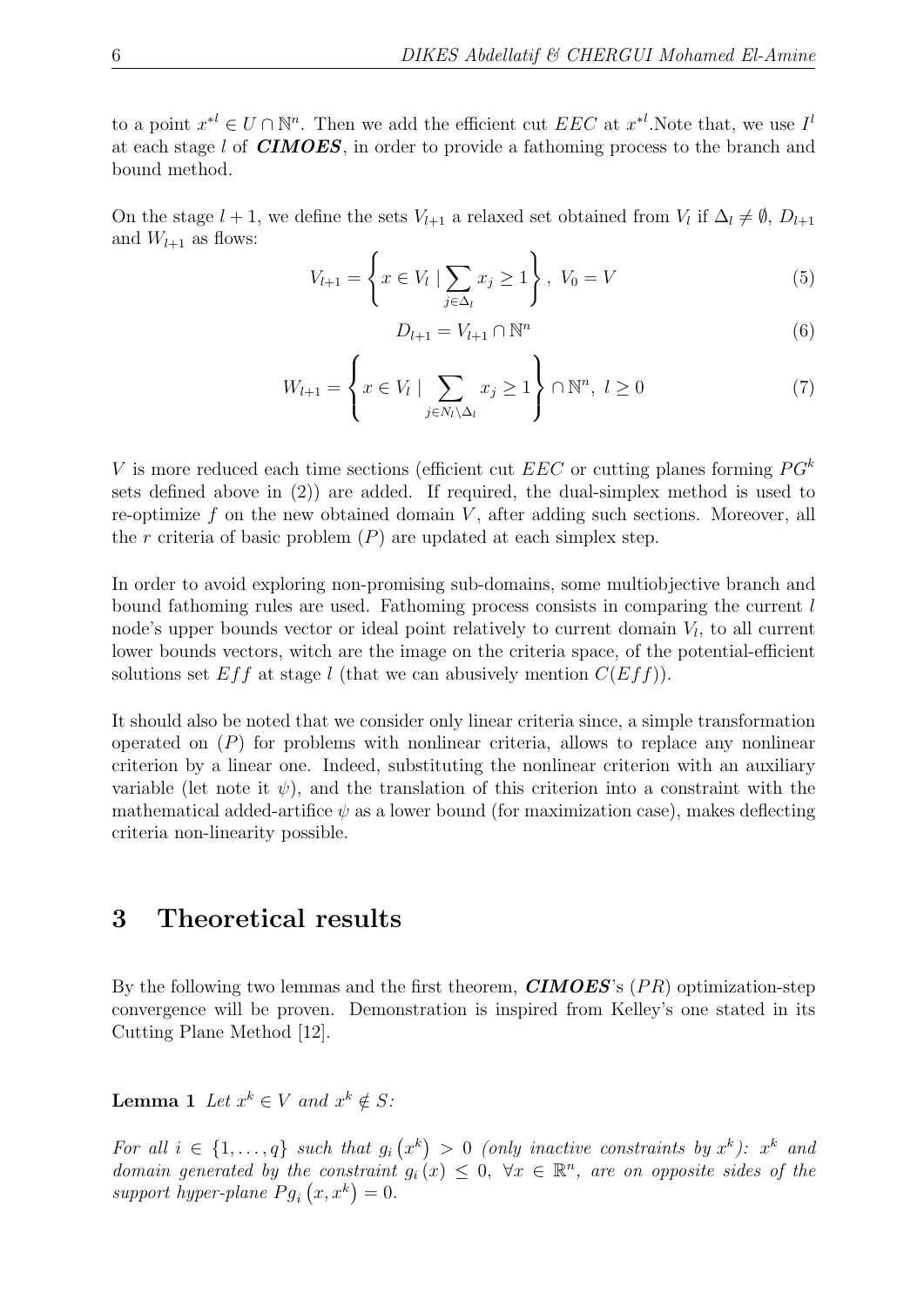**Proof.** Let  $x^k \in V$  and  $x^k \notin S$ ,  $(k \ge 0)$ ,  $x \in \mathbb{R}^n$ .

Since  $Pg_i(x, x^k) \leq g_i(x)$ ,  $\forall i = \overline{1, q}$ . Then,  $g_i(x) \leq 0 \Longrightarrow Pg_i(x, x^k) \leq 0$ . On the other hand,  $\forall i = \overline{1,q}$ , if  $g_i(x^k) > 0$ , then  $Pg_i(x^k, x^k) > 0$  because:

$$
Pg_i(x^k, x^k) = \nabla g_i(x^k) \cdot (x^k - x^k) + g_i(x^k). \quad \blacksquare
$$

Let us define the two sequences  ${V_k}_{k\geq 0}$ , and  ${x^k}_{k\geq 0}$  respectively as follows:

$$
\begin{cases}\nV_0 = V_l \\
V_k = V_{k-1} \cap PG^{k-1}\n\end{cases}\n\qquad\n\begin{cases}\nx^0 \in V_0, \ x^0 \notin S \\
x^k := arg(max\{f(x) \setminus x \in V_k\}\n\end{cases}
$$

**Lemma 2** If  $PG^{k-1} \neq \emptyset$  then,  $x^{k-1} \notin V_k$  Otherwise,  $x^{k-1} \in S$ .

**Proof.** According to **Lemma 1**, If  $PG^{k-1} \neq \emptyset$  then,  $x^{k-1} \notin PG^{k-1}$  therefore,  $x^{k-1} \notin V_k$ .

On the other hand,  $PG^{k-1} = \emptyset$ , signifies that:  $\sharp i \in \{1, ..., q\} / g_i(x^{k-1}) > 0$ . Thus, all S constraints are active by  $x^{k-1}$ , leading to  $x^{k-1} \in S$ .

**Theorem 3** The sequence  $\{x^k\}_{k\geq 0}$  converges to  $\hat{x}$ .

Where:  $\hat{x} = arg(max\{f(x) \setminus x \in U_l\})$  for  $U_l = V_l \cap S, l > 0$ .

Moreover, no efficient solution of  $(P)$  is skipped during  $\hat{x}$  determination.

#### Proof.

(a) The sequence  $\{x^k\}_{k\geq 0}$  is defined on the V compact block. Any sequence defined on a compact is a Cauchy sequence, according to the well-known Bolzano Weierstrass theorem.

On the other side, while  $\forall k \geq 0, V_k = V_{k-1} \cap PG^{k-1}$ , and according to Lemma 2 :  $V_k \subset V_{k-1} \subset V_{k-2} \subset \cdots \subset V_0$ .

Moreover, for  $x^k \in V_k$ , we certainly have that:  $\forall j = \overline{0, k-1}, x^k \in V_j$ . What will involve:

$$
\nabla g\left(x^{j}\right)\cdot\left(x^{k}-x^{j}\right)+g\left(x^{j}\right)\leq 0, \ \forall j=\overline{0,k-1} \tag{8}
$$

Let also define according to k, two other sequences  $\{g(x^k)\}_{k\geq 0}$  and  $\{f(x^k)\}_{k\geq 0}$  it's clear that:

$$
Lim_{k\to\infty}\left\{x^k\right\} = \hat{x} \Longleftrightarrow \left\{\begin{array}{l}\text{Lim}_{k\to\infty}\left\{g(x^k)\right\} \leq 0\\ \text{Lim}_{k\to\infty}\left\{f(x^k)\right\} = f(\hat{x})\end{array}\right.
$$

Firstly, suppose that  $\{x^k\}_{k\geq 0}$  does not admit a subset that converges to an S belonging point, this is alike saying: there exist independently from k, at least a  $t$   $(t > 0)$ such that, there exist at least one  $i_0$ , with  $i_0 \in \{1, \ldots, q\}$ , satisfying:  $g_{i_0}(x^k) > t.$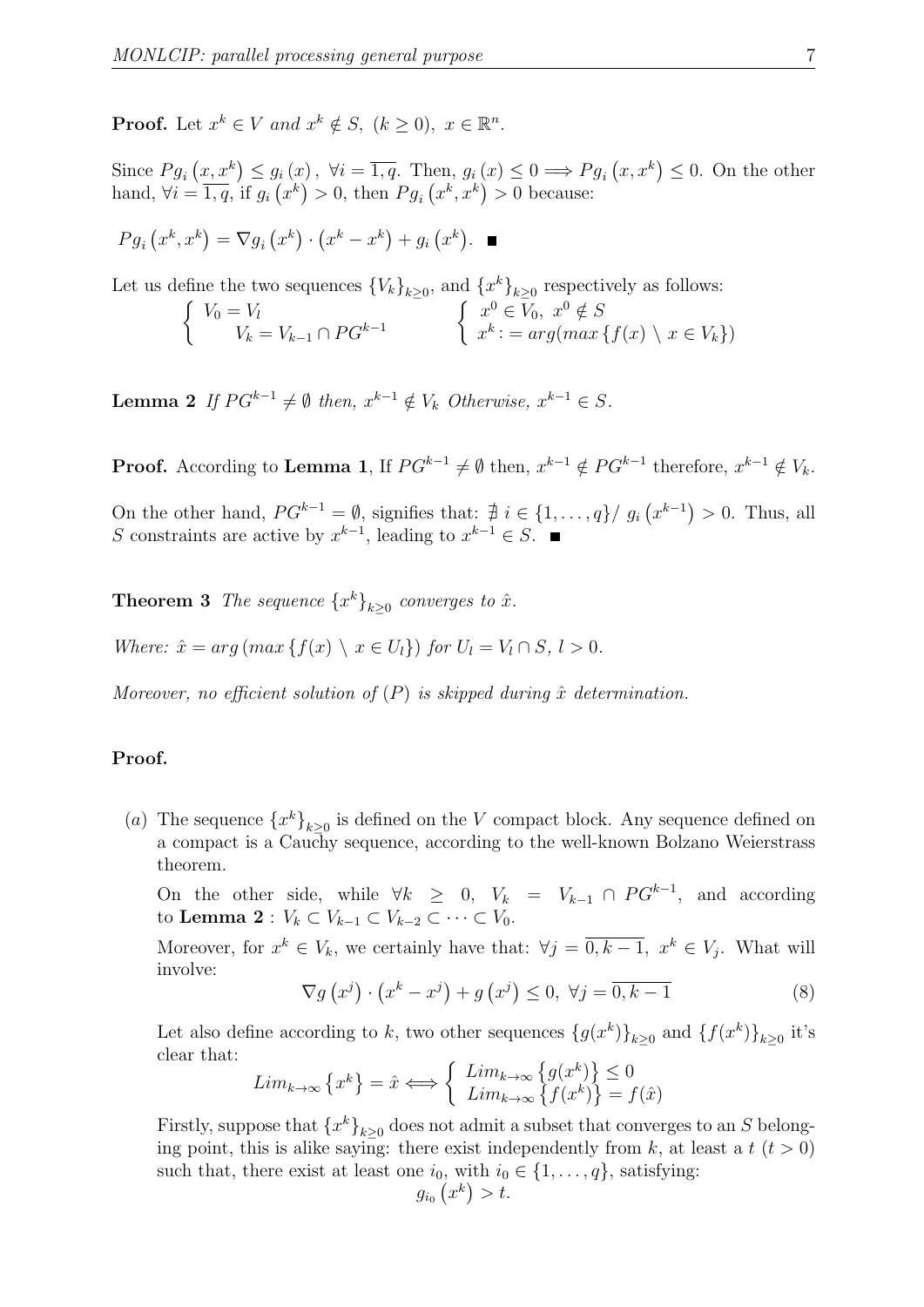(b)  $g_{i_0}(x^k) > t > 0, \ \forall k \geq 0 \Longrightarrow g_{i_0}(x^j) > t > 0, \ \forall j = \overline{0, k-1}$ And, from inequality (8) we have that:  $\nabla g(x^j) \cdot (x^j - x^k) \ge g(x^j), \ \forall j = \overline{0, k-1}.$  In particular, we have:  $\nabla g_{i_0}(x^j) \cdot (x^j - x^k) \ge g_{i_0}(x^j) > t > 0, \ \forall j = \overline{0, k - 1}.$  Thus,  $\|\nabla g_{i_0}(x^j)\| \cdot \| (x^j - x^k) \| > t, \ \forall k \ge 0, \ \forall j = \overline{0, k - 1}$  (9)

According to expression defined at (1),  $\forall x^0 \in V$ ,  $\forall i = \overline{1, q}$ ,  $\|\nabla g_i(x^0)\| \leq \varphi \Longrightarrow \|\nabla g_{i_0}(x^j)\| \cdot \|(x^j - x^k)\| \leq \varphi \cdot \|(x^j - x^k)\|$ (10)

From (9) and (10) we conclude that  $\forall j = \overline{0, k-1}, k \ge 0 : ||(x^j - x^k)|| > t/\varphi > 0.$ However, saying that  $\{x^k\}_{k\geq 0}$  is not a Cauchy sequence contradicts the fact that,  ${x^k}_{k\geq 0}$  is defined on a compact set. Therefore,  $\forall k \geq 0$  and,  $\forall i_0 \in \{1, ..., q\}$ :

 $\nexists t$   $(t > 0)$ , such that  $g_{i_0}(x^k)$  $(11)$ 

\n- (c) From (11), 
$$
\{x^k\}_{k\geq 0}
$$
 converges to an S belonging point.
\n- Secondly, while  $U_l \subset V_l$   $(V_l = V_k)$  and  $x^k = \arg(\max \{f(x) \setminus x \in V_k\})$ , implies that:
\n- $x^k = \arg(\max \{f(x) \setminus x \in U_l\}) \Longrightarrow \{f(x^k)\}_{k\geq 0}$  converges to  $f(\hat{x})$ .
\n

We can conclude that  $\{x^k\}_{k\geq 0}$  converges to  $\hat{x}$ .

Furthermore, when relaxing any nonlinear convex domain  $(i.q. S)$  to a polyhedron formed by substituting all nonlinear functions with theirs supporting hyper-planes (of form like  $PG$ , it's clear by definition that no feasible solutions of the nonlinear domain can be avoided (all  $x \in S$  are well-preserved).

Moreover, since  $U \subseteq S$ , all  $x \in U$  are preserved during linearization process; transitively, no efficient solution of  $(P)$  can be skipped by adding PG cuts.

First of all, and since  $U_l \subset V_l$  we can conclude that all results stated below for  $V_l$  are transitively valid for  $U_l$ , whatever stage l of **CIMOES**.

For  $x^{*l}$  the integer optimal solution to a current  $(PRL)$ , clearly  $x^{*l} \in D_l$ . Next results guarantee that no efficient solution is skipped at the next stage  $l + 1$ .

**Lemma 4**  $D_l \setminus \{x^{*l}\} = D_{l+1} \cup W_{l+1}.$ 

Where  $D_{l+1}$  and  $W_{l+1}$  are defined respectively in (6) and (7).

**Proof.** First, it's clear by definition that  $D_{l+1} \cup W_{l+1} \subset D_l \setminus \{x^{*l}\}.$ 

Let  $x \in D_l$ ,  $x \neq x^{*l}$  then, x is in the closed domain generated by the Dantzig cut: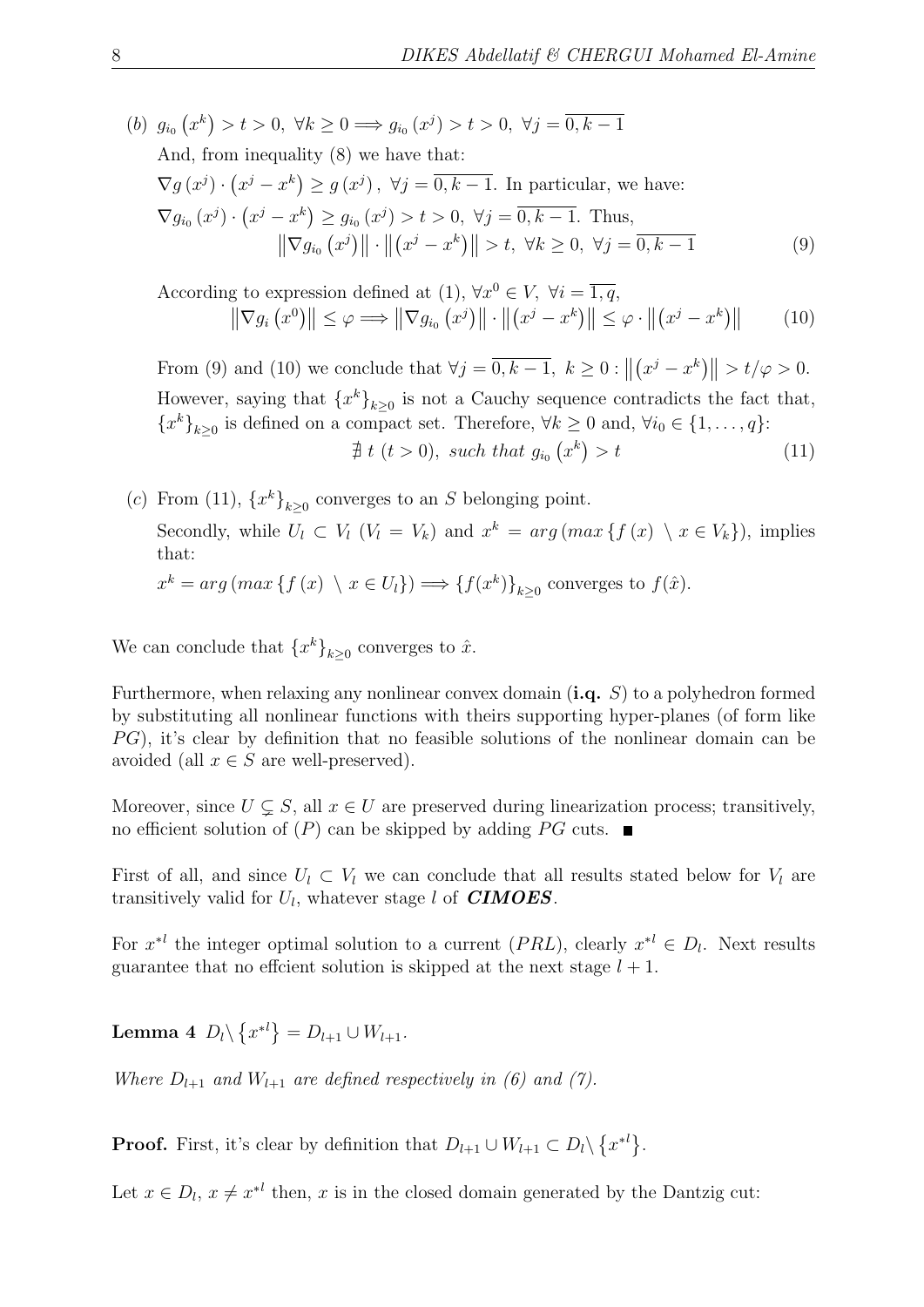$$
\sum_{j \in N_l} x_j \ge 1 \Longleftrightarrow \sum_{j \in \Delta_l} x_j + \sum_{j \in N_l \setminus \Delta_l} x_j \ge 1
$$

as the sets  $\Delta_l$  and  $N_l \backslash \Delta_l$  define a partition of set  $N_l$ .

If the solution x satisfies the inequality  $\sum_{j\in\Delta_l} x_j \geq 1$  then  $x \in D_{l+1}$ . Otherwise, second inequality  $\sum_{j\in\Delta_l\setminus N_l}x_j\geq 1$  is satisfied by  $x,$  so  $x\in W_{l+1}$ . Consequently  $x\in D_{l+1}\cup W_{l+1}$ , what implies that  $D_l \setminus \{x^{*l}\} \subset D_{l+1} \cup W_{l+1}.$ 

We can conclude that  $D_l \setminus \{x^{*l}\} = D_{l+1} \cup W_{l+1}.$ 

**Corollary 5** Let  $x \neq x^{*l}$  be an efficient solution in domain  $D_l$ , then x is located in  $D_{l+1}$ .

**Proof.** Let  $x \in D_l$ ,  $x \neq x^{*l}$ , suppose that  $x \notin D_{l+1}$ , from **Lemma 4**  $x \in W_{l+1}$ . Accordingly, following inequalities are active by  $x$  coordinates:

$$
\sum_{j \in \Delta_l} x_j < 1 \; ; \quad \sum_{j \in N_l \setminus \Delta_l} x_j \ge 1
$$

While all  $D_l$  variables are positive integers, it will be equivalent to say:

 $\forall j \in \Delta_l$   $x_j = 0$  and  $x_j \ge 1$  for at least one index  $j \in N_l \backslash \Delta_l$ . By using the simplex tableau of  $(PRL)$  in  $x^{*l}$  the following equations hold for all criteria  $m \in \{1, \ldots, r\}$ ,

$$
C_m x = C_m x^{*l} + \sum_{j \in N_l} \hat{c}_m^j x_j
$$
  
\n
$$
\implies C_m x = C_m x^{*l} + \sum_{j \in \Delta_l} \hat{c}_m^j x_j + \sum_{j \in N_l \setminus \Delta_l} \hat{c}_m^j x_j
$$

$$
\implies C_m x = C_m x^{*l} + \sum_{j \in N_l \setminus \Delta_l} \hat{c}_m^j x_j \tag{12}
$$

Moreover, for all  $j \in N_l \backslash \Delta_l$  we have  $\forall m = \overline{1, r} \; \hat{c}_m^j \leq 0$  (for a maximization problem), with at least one strict inequality. Consequently,  $\forall m = \overline{1, r} : C_m x \leq C_m x^{*l}$ , with at least one strict inequality.

We conclude that x isn't efficient, thus, all integer efficient solutions (other then  $x^{*l}$ ), belonging to  $D_l$  belong to  $D_{l+1}$ .

Proposition 6 Used fathoming rules are "effective" to avoid exploring some unpromising parts of domain U.

Note that, fathoming "effectiveness" is not only about deleting some nodes of the branch and bound tree, but it's about a certainty that, used rules will allow to fathom only uninteresting tree-nodes (non containing any efficient solution).

**Proof.** Problem (P) resolution will be significant only if  $Ef f \subsetneq U$ , accordingly, there will be certainly some sub-domains of  $U$  not containing any efficient solutions.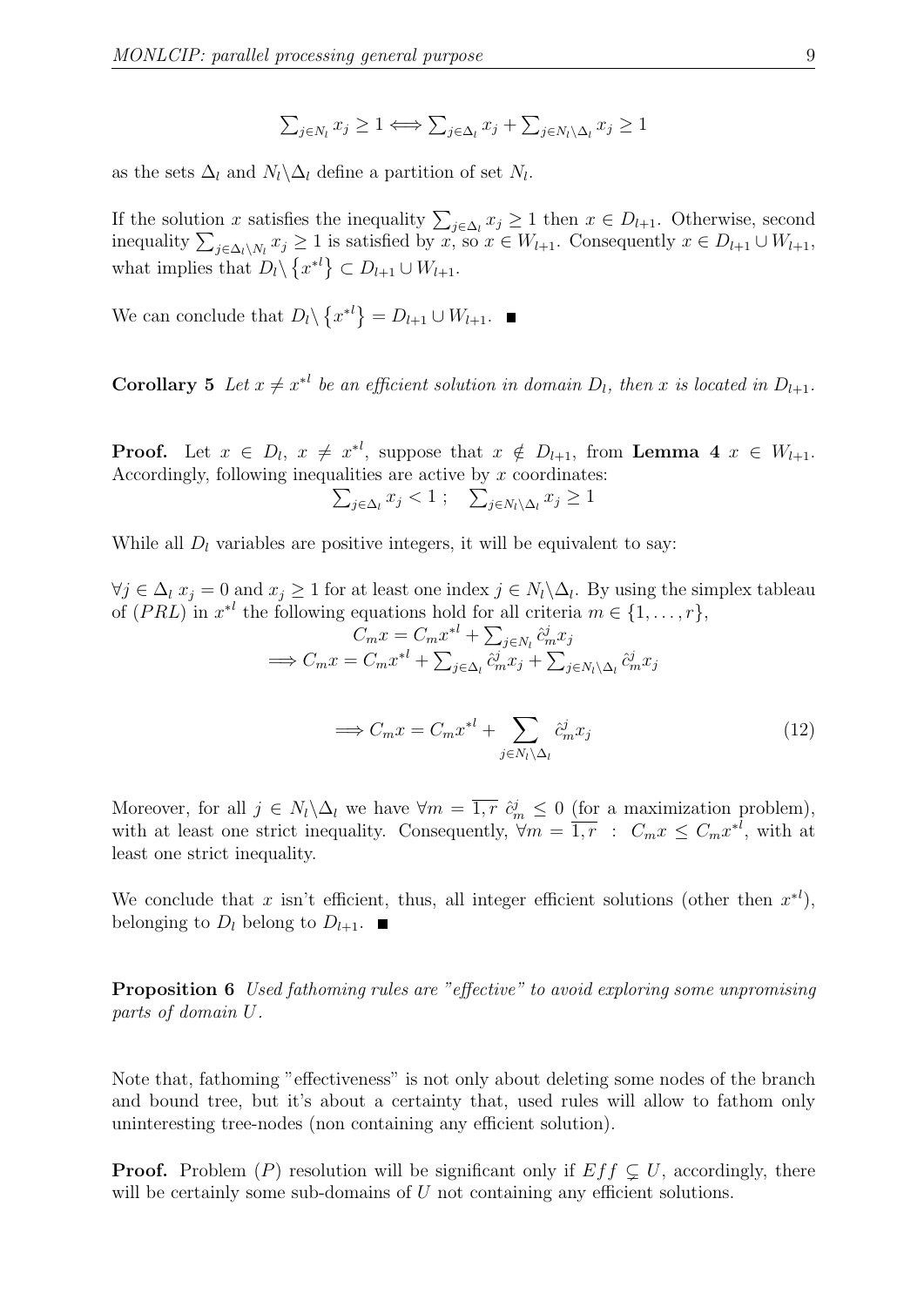From another side, since  $V_l$  is a relaxation of  $U_l$  ( $U_l \subset V_l$ ) we can say that, the  $V_l$  ideal point  $I^l$ , weakly-dominates  $U_l$  ideal point. In view of that, if  $\exists y \in Eff$  such that  $Cy$ dominates  $I^l$  (y is an existing potentially-efficient point) we can conclude that  $\forall x \in U_l$ Cy dominates Cx. As a result, all  $U_l$  (transitively  $U_l \cap \mathbb{N}^n$ ) elements cannot be efficient.  $\blacksquare$ 

Theorem 7 CIMOES generates the whole set of efficient solutions for problems of the form:

$$
(P)\left\{\begin{array}{c}\nMax\ Cx\\ \nx \in U \cap \mathbb{N}^n\end{array}\right.
$$

and converges in a finite number of iterations.

**Proof.** According to **Theorem 3**, by the end of the optimization of the relaxed problem (PR) corresponding to  $V_l$ , an optimal solution  $\hat{x} \in U_l$  is given. Moreover, no efficient solution can be removed from domain  $U_l$ .

Each time an integer solution  $x^{*l} \in D_l$  is generated, and once potential-efficiency test achieved, a set containing at least  $x^*{}^l$  and eventually some non-efficient solutions, is eliminated from the new domain  $D_{l+1}$  according to **Lemma 4** and **Corollary 5** respectively. Therefore, new domains  $V_{l+1}$  and  $U_{l+1}$  are engendered since,  $D_l \subset V_l$  and  $U_{l+1} = S \cap V_{l+1}$ .

At a stage  $l, \Delta_l = \emptyset$  means that no improvement of any criterion is possible at  $x^{*l}$ . Indeed all criteria are non-increasing in feasible directions  $N_l$ . It follows that,  $Cx^{*l}$  dominates ideal point of current domain  $V_l$  and transitively  $U_l$  ideal point since,  $U_l \subsetneq V_l$ , consequently  $U_l \cap \mathbb{N}^n \setminus \{x^{*l}\}\$  no longer contains efficient solutions. (see proof of **Corollary 5** from equation  $(12)$ .

Moreover, if  $M_p = \emptyset$ , the entire starting domain U has been swept (every partition was definitely explored or fathomed).

Finaly, While  $U$  is a compact constrained set (intersection of the two compact sets  $S$ and  $V$ ), U contains a finite number of integer solutions, which means that **CIMOES** converges in a finite number of iterations.

### 4 Implementation and numerical experimentation

#### 4.1 Parallel processing

We observed during **CIMOES** execution on most generated instances, that CPU utilization ratio never conquered forty percent (40%) of its computing capacity. Therefore, we thought about parallelizing some  $\mathbf{CIMOES}$ 's blocks execution, what would certainly improve CPU exploitation, besides procedure treating level.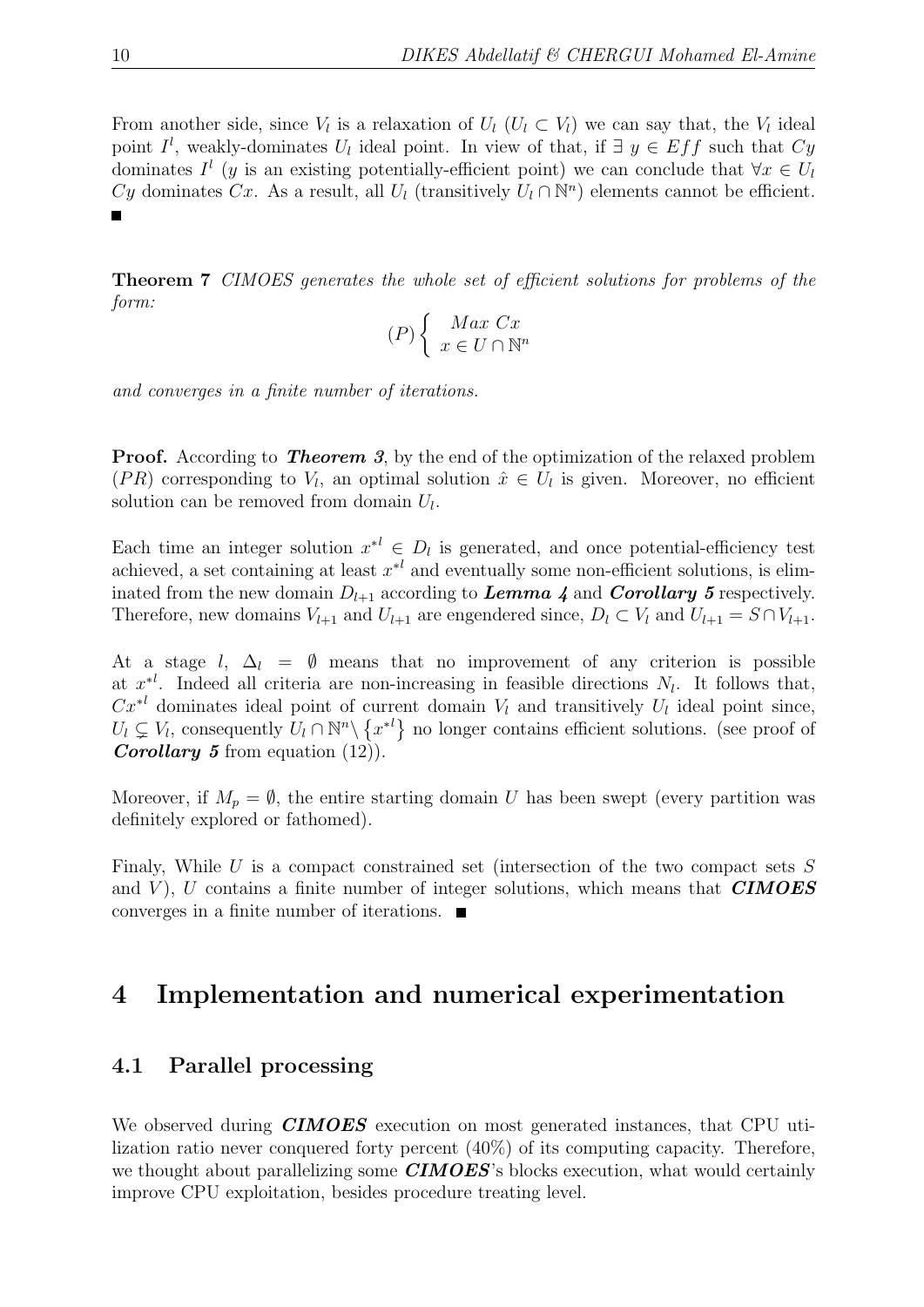Indeed, the execution time of a sequential procedure parallelized on an N-core processor, is theoretically divided by N. "An efficient parallel architecture is expensive, it must be used well."

A block of sequential instructions (tasks) is parallelizable on a multiprocessor, if it's separable into inter-independent subtasks, or even inter-dependent subtasks if dependencies are manageable. Managing dependency involves information exchange between processes (subtasks), therefore exchanging information mechanisms must be put in place to particularly manage intervention on data and their sharing. In practice, depending on security needs (data security), memory can be distributed on processes so the access to data is restricted; however, exceptional inter-Processes communications can be developed. Otherwise, memory is shared between processes then, the access to data must be synchronized by input/output mutual exclusion.

Furthermore, Parallelism can be static by initializing a parallelized structure, or dynamic during program execution. In a static parallelism case, with a distributed memory, several system of processes-animation and information exchange are conceivable:

- Point-to-point transfer (Data transfer by Pipes).
- Broadcast (Data diffusion by Queues).
- Gather & scatter system.

In the last model, "Gather" operation permits collecting information from all processes in execution, while "Scatter" operation guarantees distributing collected information uniformly over all processes.

Our approach can be discretized into three distinct stages:

- 1. Generating sub-domains on the branch tree and stocking created nodes. This is done in the fifth  $(05)$  and sixth  $(06)$  steps of **CIMOES**.
- 2. Then comes the optimization of those generated sub-domains by the simplex, or the Evaluation, realized in the third (03) **CIMOES**'s step.
- 3. Finally, proceeding by intermediates sounding after pairwise comparisons, we eliminate unpromising sub-domains. Next to each generating step, "node fathoming" procedure execution insures the Fathoming process.

For an efficient and deep exercise of the third process, executed on a reference node, Fathoming process will require many information about others tree nodes. On the other hand, above-mentioned **Generating** and **Evaluating** processes, are less demanding in terms of required information about the others nodes. Moreover, the sequential execution of **CIMOES** does not offer enough visibility in terms of information about stocked and not yet explored nodes.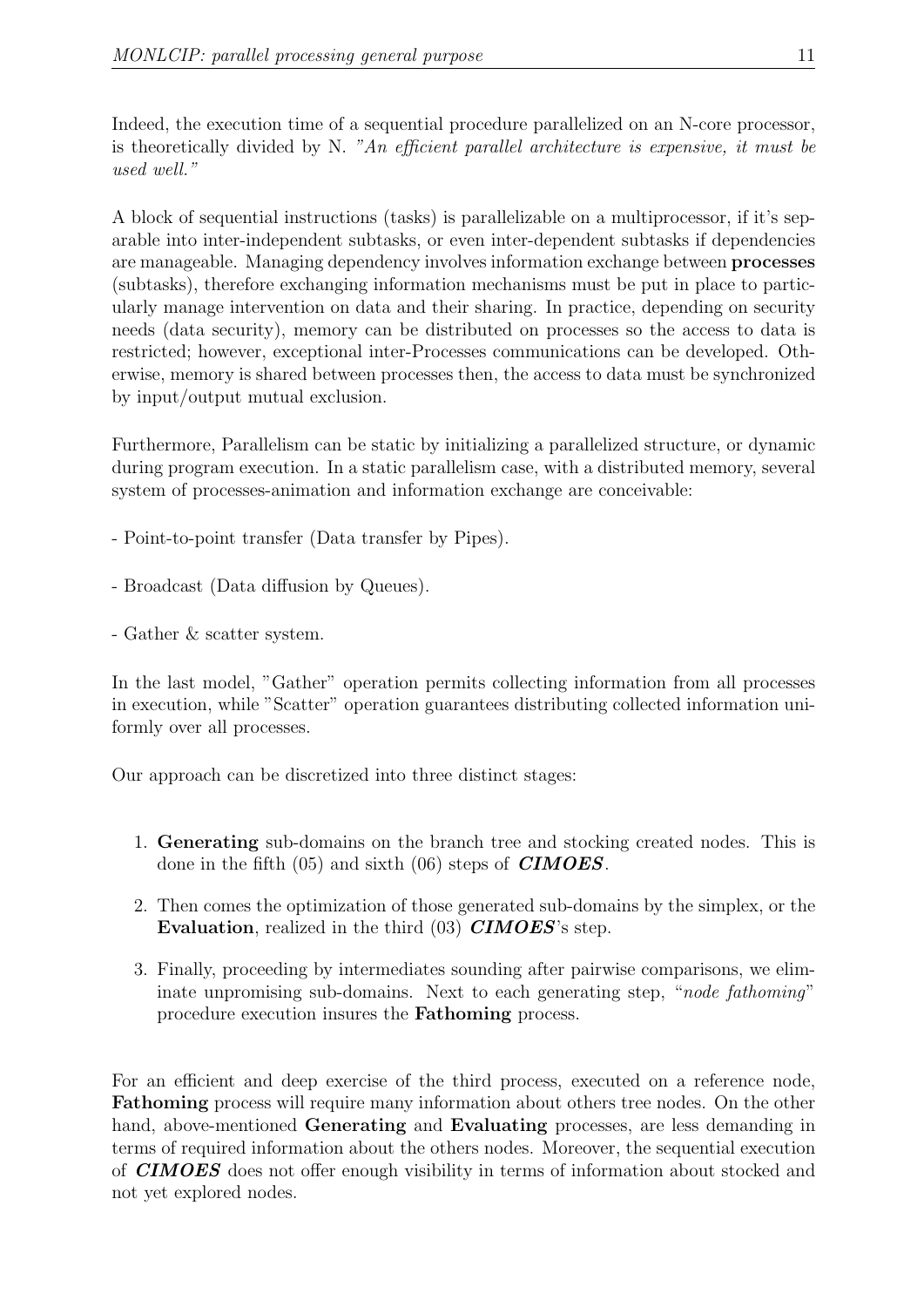For these reasons, a parallelization of the first two processes would be rational and beneficial for diversifying research on exploration area, but only if it is controlled by creating exchanging windows between parallel processes in order to swap fathoming information.

Parallelized procedure is initialized under the single program multiple data model, the starting domain is subdivided into  $N$  sub-domains thus,  $N$  parallel **processes** are executed: **CIMOES**  $(Data_i : i = \overline{1,N})$ . Where N represents the number of existing cores on used processor. Obviously, to control research diversifying on each local exploration area, "node fathoming" procedure is locally executed on each **Process** of the N Parallels.

After a carefully chosen number of iterations, Data stocked on  $M_{p_i}$   $(i = 1, N)$  are consolidated to a merged  $M_p$ , also, after collecting and treating fathoming information, consolidated Data on  $M_p$  are checked according to updated fathoming information. Then, Data on  $M_p$  are randomly (which involve more diversification on research area) redistributed on N new equivalents Data-subdivisions (or  $N$  clusters). Finally,  $N$  new parallel **processes** are executed and updated fathoming information are reloaded for all processes.

We can easily distinguish in our animation, the "gather" and "scatter" mechanisms of the above-mentioned distributed memory animation system. Information are not directly exchanged between processes but gathered and consolidated; then scattered on N new processes. Clearly two different types of information are retained:

- (a)  $M_{p_i}$  (i = 1, N), each  $M_{p_i}$  contains stocked nodes, corresponding to the **process** i.  $N$  clusters can be consolidated in the **gathering** step.
- (b) Fathoming information, mainly formed by potentially efficient solutions sets relative to each process i, and ideal points relating to apiece cluster's nodes.

We expected that, applying alike algorithmic optimization, would accelerate feasible domain sweeping, as so as **CIMOES** convergence, by ensuring a balance between intensification and diversification on research area. In the experimentation, we will indexe parallel processing version by adding the suffix *prll*.

### 4.2 Instances generation

CIMOES approach and parallel variant, have been implemented under the programming language  $PYTHON$  3.4; below we display results relating to developed programs execution on randomly generated MONLCIP instances (with quadratic functions), using a PC Intel (R) Core (TM) CPU i7 – 4800MQ 2.70 GHz and 16 GB RAM. Note that all procedures have been coded and no optimized solver has been used.

As mentioned before, without losing **CIMOES** generality on MONLCIP, r linear criteria  $(r \in \{3, 5\})$  are generated, with integer factors randomly generated from an uncorrelated and uniform distribution in the interval  $[-30, 30]$ . The number of variables n is taken in  $\{20, 30, 60, 120\}$ . Also,  $p_1$  linear constraints of form  $Ax \leq b$ , are generated, the A elements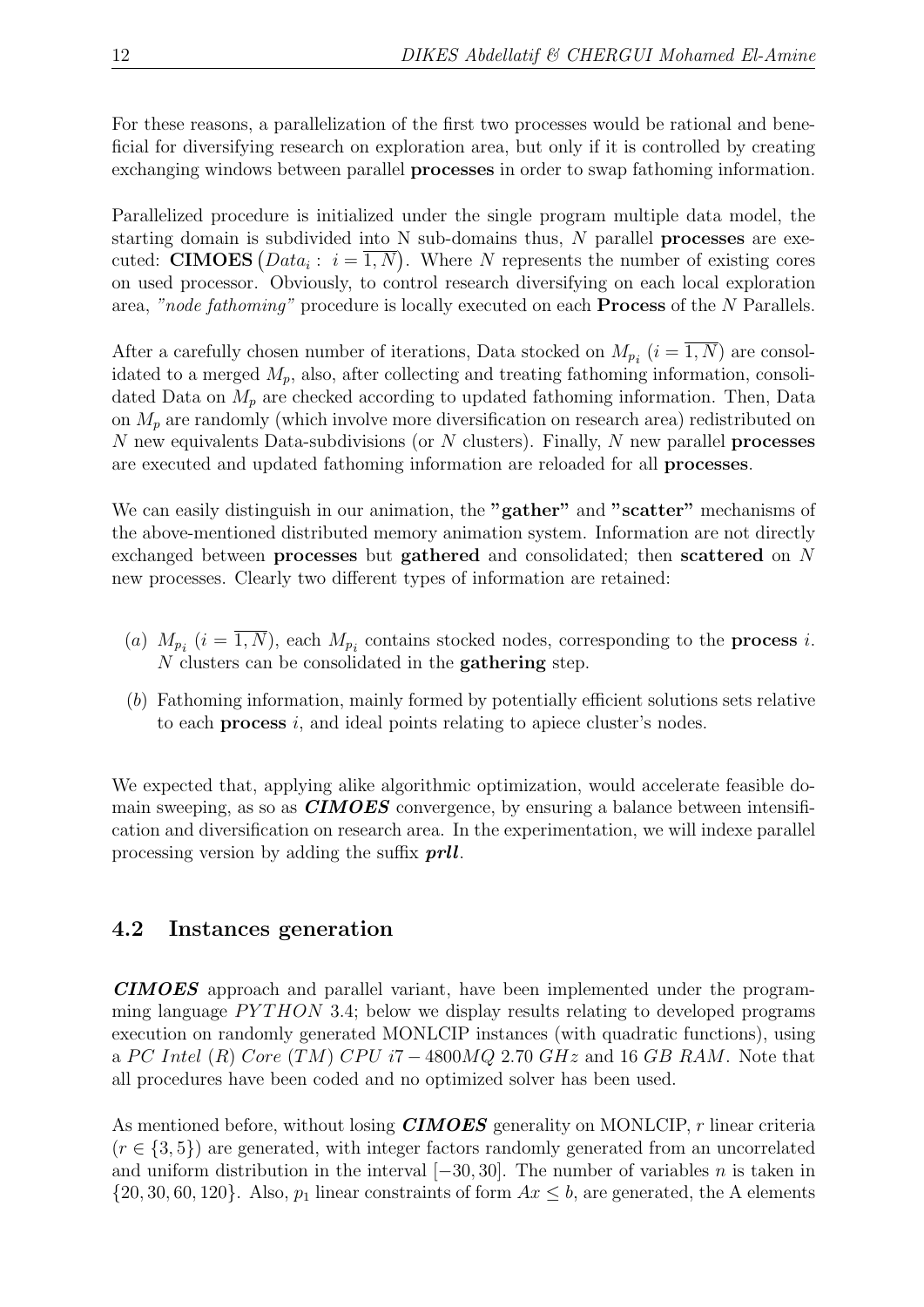are randomly generated integers, uncorrelated and uniformly distributed on [10, 30].  $p_1$  is equal to  $\lceil n/2 \rceil$ .

After linear domain V, we construct nonlinear one S, where  $p_2 \in \{1,3\}$  is the number of nonlinear constraints, generated in the quadratic form  $x^tQx + bx - d \leq 0$ , each factor of the quadratic form is obtained as follows: initially, a triangular matrix is generated randomly with elements in  $[0, 2]$ , then multiplied by its transposed to form  $Q$  matrices, Q coefficients are in  $[0,(2^2 \times n)]$ . By following this Process, the generated matrices Q are positive semi-definite which guarantees the convexity of the nonlinear domain. The factors of the vector b are generated randomly with no correlation in the interval [30, 60].

On the other hand, second hand side vectors are engendered as flows:

(a) For V constraints, second hand side values, are randomly chosen on intervals:

 $\int b_j \in [80, 100] \ \forall j = \overline{1, p_1} \quad if \ n < 80$  $b_j \in [100, 120] \ \forall j = \overline{1, p_1} \ \ otherwise$ 

(b) Each S constraint second hand side, is engendered as follow:  $d = ((n \times 2^2) \times 3) - (n \times 2)$ 

As reported before, the  $S$ -generating process, guarantees its convexity; however, while  $n$ increases, nonlinear constraints terms increase further (certainly majored by  $(n \times 2^2)$ ). In fact, that is why relative second hand side is a function of  $n$ .

Domain-generating manner guarantees a primary condition: nonlinearity of domain U or non-violation of the  $U \subsetneq V$  constriction; what will be expressly reported in next tables on Linz CP column. "Random numbers shouldn't be generated with a method chosen at random, some theory should be used" **Donald Knuth** 

### 4.3 Numerical experimentation and outcomes analysis

For each class  $(n, p_1, p_2, r)$ , a battery of 10 instances is solved, the set of efficient solutions is fully determined. Below, tables summarizing experimentation results.

Note that for both tables, columns  $Eff$ ,  $Linz$   $CP$  and  $CPU(s)$ , reports the arithmetical average and the  $(max, min]$  of respectively card( $Eff$ ), created linearization Cut-*Plane* number and  $CPU$  time, realized on ten  $(10)$  instances solved of each problem-class  $(n, p_1, p_2, r).$ 

While, each Sv column represents the number of instances solved in less than 4 hours (otherwise, the processing is stopped after the 14400 seconds limit).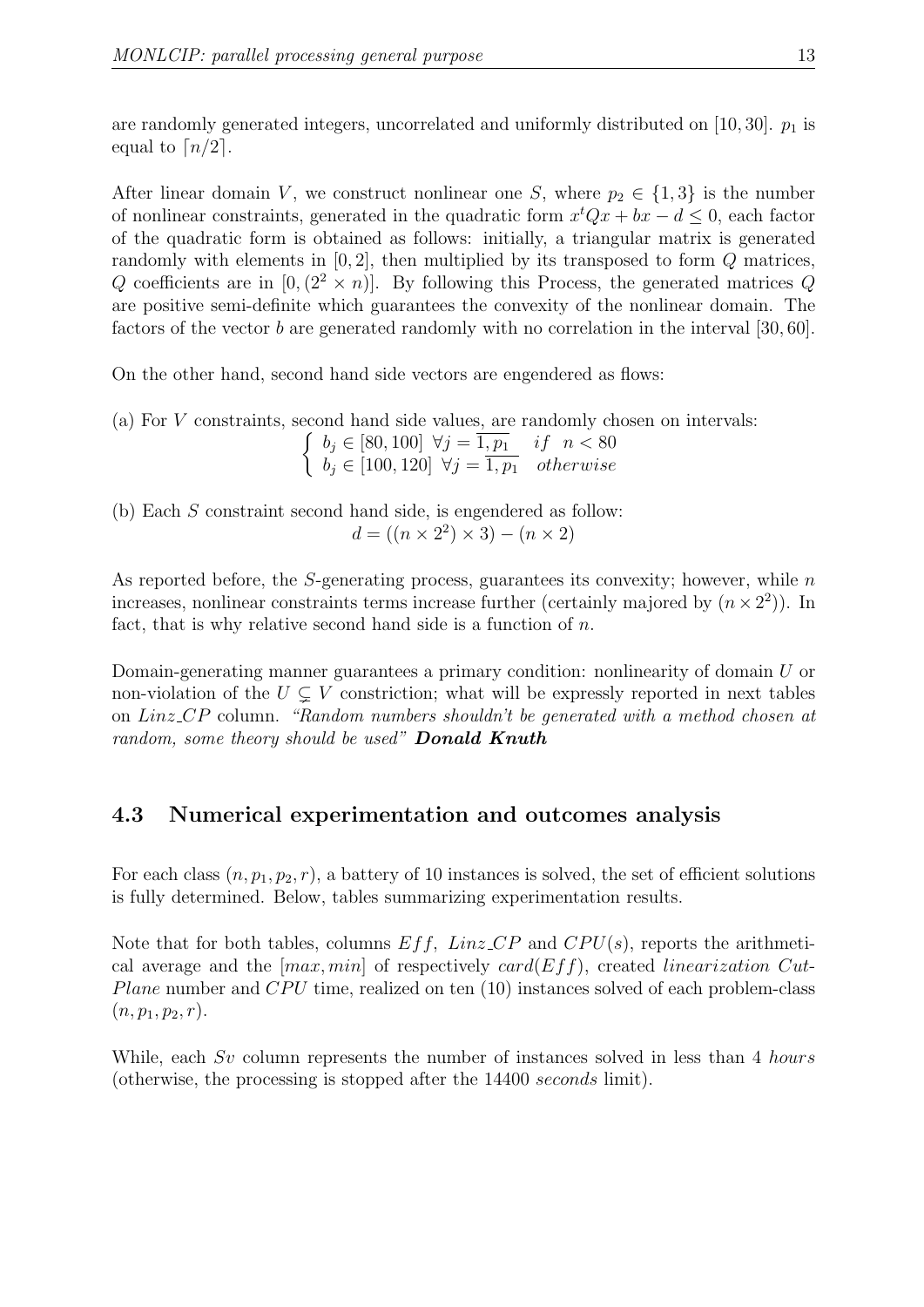| $r=3$            |             |                   | <b>CIMOES</b>          |                          |                | CIMOES_Prll            |                        |    |
|------------------|-------------|-------------------|------------------------|--------------------------|----------------|------------------------|------------------------|----|
| $\boldsymbol{n}$ | $p_1$ $p_2$ | Eff               | $Linz_CPP$             | CPU(s)                   | Sv             | $Linz_CPP$             | CPU(s)                 | Sv |
| 20               | 10 1        | 31,9<br>[43, 17]  | 703,2<br>[965, 600]    | 33,9<br>[62, 19]         | 10             | 868,7<br>[1112, 692]   | 45,6<br>[54, 39]       | 10 |
| 20               | 103         | 24,7<br>[31, 16]  | 796,0<br>[944, 618]    | 77,5<br>[128, 37]        | 10             | 980,1<br>[1194, 812]   | 87,0<br>[129, 45]      | 10 |
| 30               | 151         | 46,8<br>[105, 23] | 2003,1<br>[4347, 160]  | 629,3<br>[2292, 99]      | 10             | 2319,1<br>[4790,177]   | 375,7<br>[1104, 81]    | 10 |
| 30               | $15\,3$     | 68,4<br>[119, 27] | 2067,4<br>[4035, 940]  | 495,4<br>[1654, 177]     | 10             | 2301,7<br>[4287,831]   | 297,0<br>[771,149]     | 10 |
| 60               | $30\;1$     | 64,7<br>[145, 26] | 2127,5<br>[4602, 124]  | 5677,0<br>[8383, 431]    | 10             | 1863,7<br>[4801, 439]  | 2043,3<br>[3806, 293]  | 10 |
| 60               | 303         | 52,1<br>[81, 39]  | 3268,0<br>[7868, 1040] | 5721,3<br>[7795, 3172]   | 10             | 3671,6<br>[6564, 1586] | 1817,2<br>[2524, 1147] | 10 |
| 120              | 60 1        | 50,0<br>[67, 34]  | 600,5<br>[654,547]     | 10831,0<br>[14357, 7305] | $\overline{2}$ | 1454,3<br>4147,600     | 6904,1<br>[9218, 1276] | 10 |
| 120              | 603         | 31,4<br>[46, 20]  | 2372,2<br>4802,807     | 10300,3<br>[12763, 7239] | 3              | 2334,2<br>[5379,815]   | 5104,7<br>7874,1504    | 10 |

Table 1: Results for instances with three criteria  $(r = 3)$ .

At first sight in both tables, the execution time  $CPU(s)$  of the two approach is strongly correlated (positively) to n variation; unlike  $p_2$ , which shows only a slight (negative) influence on  $CPU(s)$ . We explain the last point by the fact that, feasible domain is more reduced each time we insert a new constraint, which also has an impact on the efficient solutions number  $|Eff|$ .

Regarding processing, and in synchronous mode, it was not always possible to execute 10 instances for each class  $(n, m, p_1, p_2)$ , given that processing time exceeded the imposed limit of 4 hours. Indeed, for  $r = 3$  and  $r = 5$  respectively, only 81% and 74% of the instances were solved by the synchronous approach.

Adopted parallelism subdivides the initial domain U into eight sub-domains (since our microprocessor contains only  $8 - cores$ , thus, eight MONLCIP sub-problems are solved simultaneously. As a result,  $Linz$ -Cp is on average 20% greater than that in synchronous mode. In return, the  $CPU(s)$  is on average reduced by 50% thanks to the parallelization; however, when considering only solved instances to calculate this **Gap-ratio**, it was approximately 70%. Obviously,  $CPU(s)$  Gap-ratio would be greater then 70%, if we suspended the 4 hours processing-limit.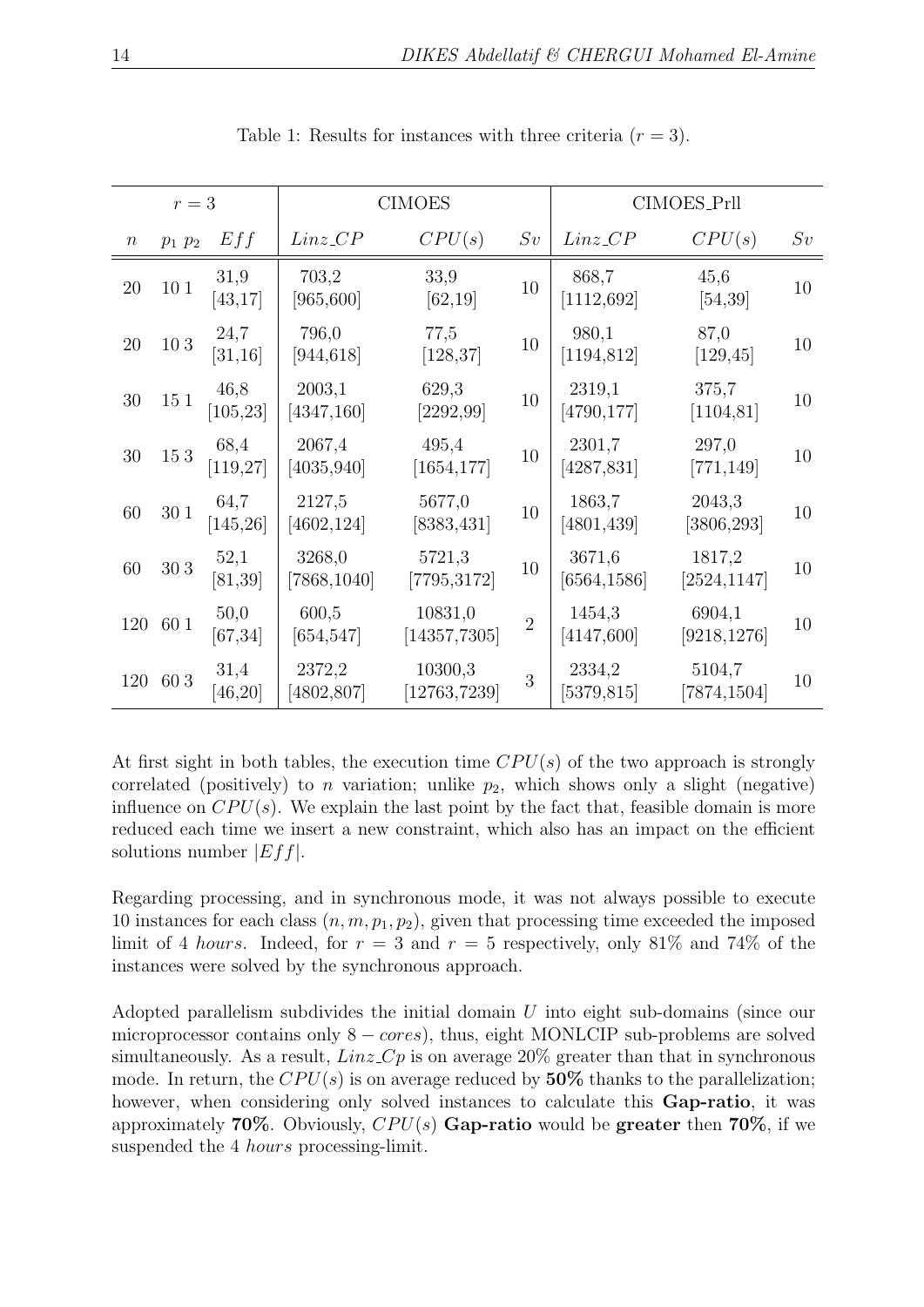| $r=5$            |                 |                     | <b>CIMOES</b>           |                           |                | CIMOES_Prll                         |                                     |    |
|------------------|-----------------|---------------------|-------------------------|---------------------------|----------------|-------------------------------------|-------------------------------------|----|
| $\boldsymbol{n}$ | $p_1$ $p_2$     | Eff                 | $Linz_CPP$              | CPU(s)                    | Sv             | $Linz_CPP$                          | CPU(s)                              | Sv |
| 20               | 10 <sub>1</sub> | 90,4<br>[178, 61]   | 1068,3<br>[2062, 634]   | 138,2<br>[445, 49]        | 10             | 1292,2<br>$\left[2307,\!724\right]$ | 119,5<br>[289, 51]                  | 10 |
| 20               | 103             | 75,5<br>[115, 46]   | 1072,8<br>[1346, 558]   | 141,8<br>[252, 42]        | 10             | 1195,3<br>[1550, 802]               | 137,1<br>[211, 56]                  | 10 |
| 30               | 151             | 230,6<br>[408, 62]  | 2245,1<br>[6396, 360]   | 1567,6<br>[5316, 191]     | 10             | 2445,1<br>[6603, 637]               | 618,5<br>[2024, 145]                | 10 |
| 30               | 153             | 207,3<br>[324, 105] | 2377,6<br>[5183, 620]   | 1066,6<br>[2582, 247]     | 10             | 2813,1<br>[5109, 804]               | 487,2<br>[922, 164]                 | 10 |
| 60               | 30 1            | 208,9<br>[275, 69]  | 1787,1<br>$[3320, 602]$ | 9338,4<br>[14062, 1163]   | 8              | 1974,3<br>$[3757,767]$              | 3302,8<br>[5193,547]                | 10 |
| 60               | 303             | 187,3<br>[285, 132] | 1025,4<br>$[1291,745]$  | 5551,7<br>[8690, 1380]    | 8              | 1325,5<br>[1964, 807]               | 3226,0<br>[8625, 664]               | 10 |
| 120              | 60 1            | 143,0<br>[385, 66]  | 1080,9<br>[1081, 1081]  | 12676,7<br>[12677, 12677] | 1              | 1396,9<br>[1654, 861]               | 7828,9<br>$\left[14208,2584\right]$ | 10 |
| 120              | 603             | 127,6<br>[195, 79]  | 785,1<br>[802, 768]     | 12124,7<br>[12994, 11256] | $\overline{2}$ | 1127,8<br>[1402, 891]               | 8386,2<br>[14379,2820]              | 10 |

Table 2: Results for instances with five criteria  $(r = 5)$ .

Finally, a strong sensitivity of  $|Eff|$  to the variation of r is recorded; moreover,  $|Eff|$ increased three more times in the second table compared to the first. We observe the same trend for the  $CPU(s)$ . Although as advanced, some instances resolution by the synchronous approach was interrupted, this biased some ratios. On the other hand, we did not find any significant correlation between  $Linz\_{Cp}$  and r.

### 5 Conclusion

We exposed through this work, an exact general approach dedicated to solve MONLCIP, a kin of problems principally characterized by its hardness to solve, since it contains both nonlinear (convex) functions, discrete variables restriction as well as multiple-objective functions to optimize. The strength of the engineered approach is that, initial problem is relaxed to a generic linear one; accordingly, all linear-optimization tools and method are suitable. Effectively like seen hereinbefore, the simplex method was used to optimize objectives on a polyhedron instead of nonlinear domain. Beyond cutting planes uses in linearization process, efficient cut described in equation (4) truncates some non-efficient parts of the feasible domain. Also, throughout the multiobjective branch and bound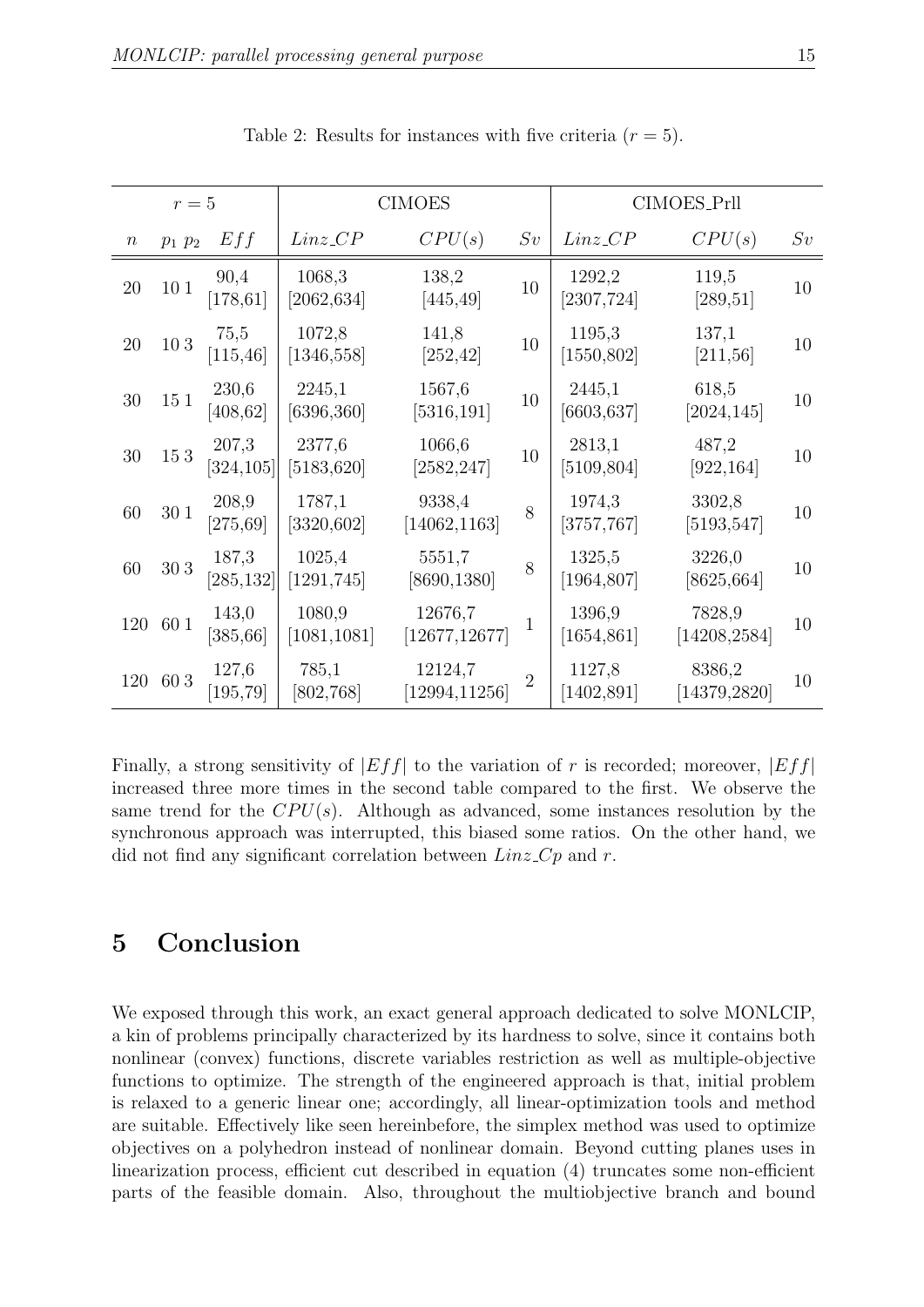process, a fathoming step based on locally ideal points was used to avoid exploring nonpromising tree-nodes.

Furthermore, we proved that our approach converges in a finite number of iterations, and generates the entire efficient solutions set for the problem.

We developed a parallel-processing variant, based on the "single program multiple data" model, with a distributed memory managed by the "gather  $\&$  scatter" mechanisms. Clearly, this last approach performed more than expected; indeed, comparing to synchronized approach outcomes, more than 70% of  $CPU(s)$  Gap was registered for many instances, as reported in our experimentation-results analysis. Finally, one more advantage resides in the fact that, through some appropriate modifications, our method can be extended to deal with mixed variables, which will certainly reduce the difficulty engendered by the integrity of all problem variables.

## References

- [1] Moncef Abbas, Mohammed-El-Amine Chergui, and Meriem Ait Mehdi. Efficient cuts for generating the non-dominated vectors for multiple objective integer linear programming. International Journal of Mathematics in Operational Research, 4(3), 2012.
- [2] Harold P. Benson. An outer approximation algorithm for generating all efficient extreme points in the outcome set of a multiple objective linear programming problem. Journal of Global Optimization, 13(1):1–24, Jan 1998.
- [3] Pierre Bonami, Mustafa Kilinç, and Jeff Linderoth. Algorithms and Software for Convex Mixed Integer Nonlinear Programs. October 2009. Technical Report #1664, Computer Sciences Department, University of Wisconsin-Madison, 2009.
- [4] Valentina Cacchiani and Claudia D'Ambrosio. A branch-and-bound based heuristic algorithm for convex multi-objective minlps. European Journal of Operational Research, 260(3):920–933, 2017.
- [5] Mohamed-El-Amine Chergui, Mustapha Moulai, and Fatma Zohra Ouaïl. Solving the multiple objective integer linear programming problem. volume 14, pages 69–76, 01 2008.
- [6] Olivier de Weck. Multiobjective optimization: History and promise. Invited Keynote Paper, GL2-2, the Third China-Japan-Korea Joint Symposium on Optimization of Structural and Mechanical Systems, 2, 01 2004.
- [7] Marco A. Duran and Ignacio E. Grossmann. An outer-approximation algorithm for a class of mixed-integer nonlinear programs. Mathematical Programming, 36(3):307– 339, Oct 1986.
- [8] Matthias Ehrgott, Lizhen Shao, and Anita Schöbel. An approximation algorithm for convex multi-objective programming problems. Journal of Global Optimization, 50(3):397–416, Jul 2011.